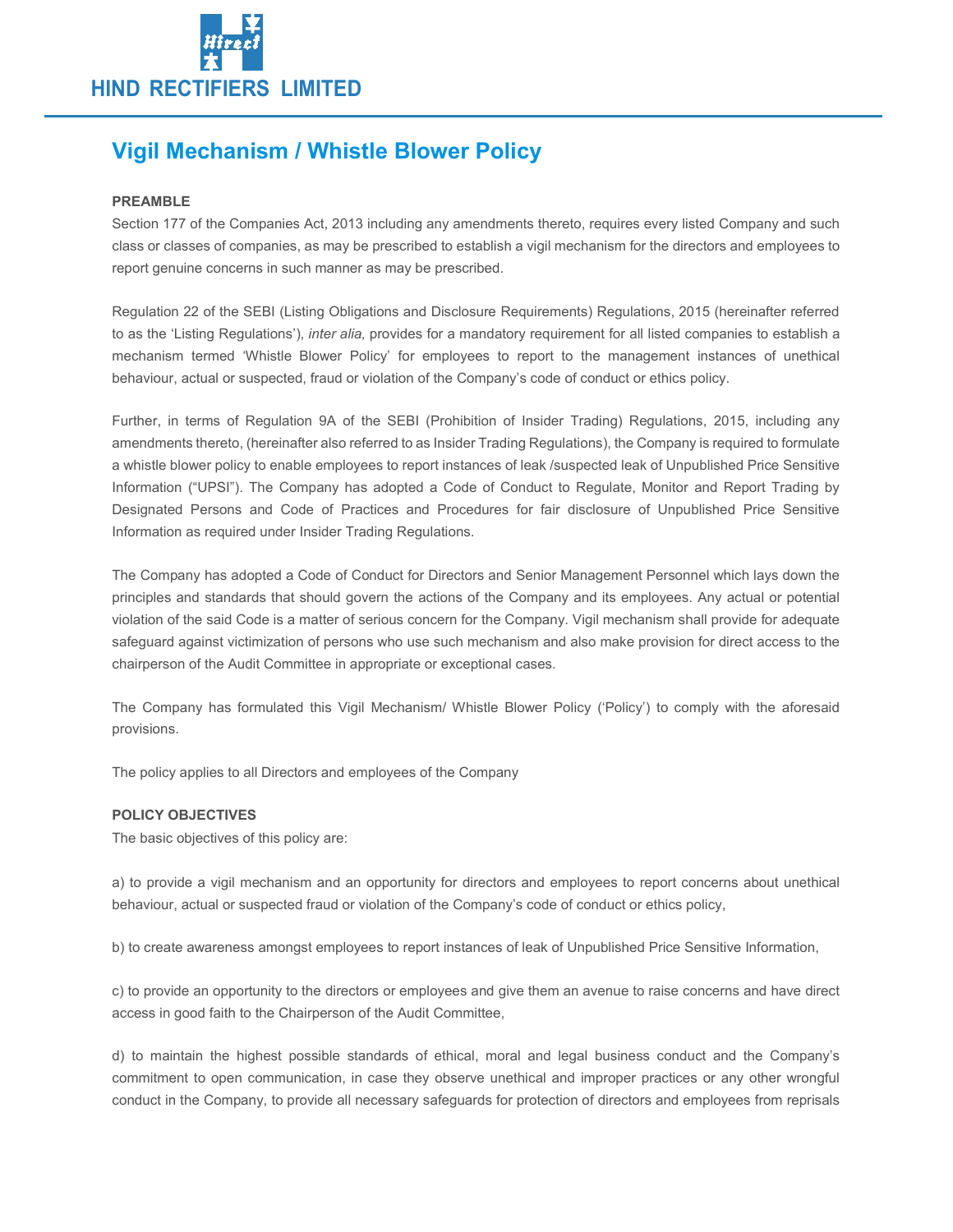

or victimization and to prohibit managerial personnel from taking any adverse personnel action against those directors or employees as a result of the directors' or employees' good faith disclosure of alleged wrongful conduct to an audit committee. Any director or employee who discloses and subsequently suffers an adverse personal action as a result is subject to the protection of this policy.

The Company is committed to developing the culture where it is safe for all employees to raise concerns about any unacceptable practice and any event of misconduct.

The Company is committed to adhere to the highest standards of ethical, moral and legal conduct of business operations. To maintain these standards, the Company encourages its employees who have concerns about suspected misconduct and/ or who have witnessed or have knowledge of instances of leak of Unpublished Price Sensitive Information (UPSI) or have concerns about suspected leak of UPSI to come forward and express these concerns without fear of punishment or unfair treatment.

 A Vigil /whistleblower mechanism provides a channel to the employees and Directors to report to the management concerns about unethical behaviour, actual or suspected fraud or violation of the Codes of conduct or policy. The mechanism provides for adequate safeguards against victimization of directors and employees to avail of the mechanism and also provide for direct access to the Chairman of the Audit Committee in exceptional cases.

 This neither releases employees from their duty of confidentiality in the course of their work nor can it be used as a route for raising malicious or unfounded allegations about a personal situation or with a mala fide intent.

#### THE GUIDING PRINCIPLES

To ensure that this policy is adhered to, and to assure that the concern will be acted upon seriously, the Company will:

a) Ensure that the whistleblower and/or the person processing the Protected Disclosure is not victimized for doing so;

b) Treat victimization as a serious matter including initiating disciplinary action on such person/(s);

c) Ensure complete confidentiality.

d) Not attempt to conceal evidence of the Protected Disclosure;

e) Take disciplinary action, if any one destroys or conceals evidence of the Protected Disclosure made/to be made;

f) Provide an opportunity of being heard to the persons involved especially to the Subject.

#### SCOPE OF THE POLICY

The policy covers the following unlawful or unethical or improper practice or activity:

a) Deliberate violation of any law/regulation;

- b) Misuse or misappropriation of the assets of the Company;
- c) Gross waste or misuse or misappropriation of the Company's funds;
- d) A substantial and specific danger to health and safety;

e) An abuse of authority;

f) Breach of Company's Code of Conduct or Rules;

g) Criminal Offence;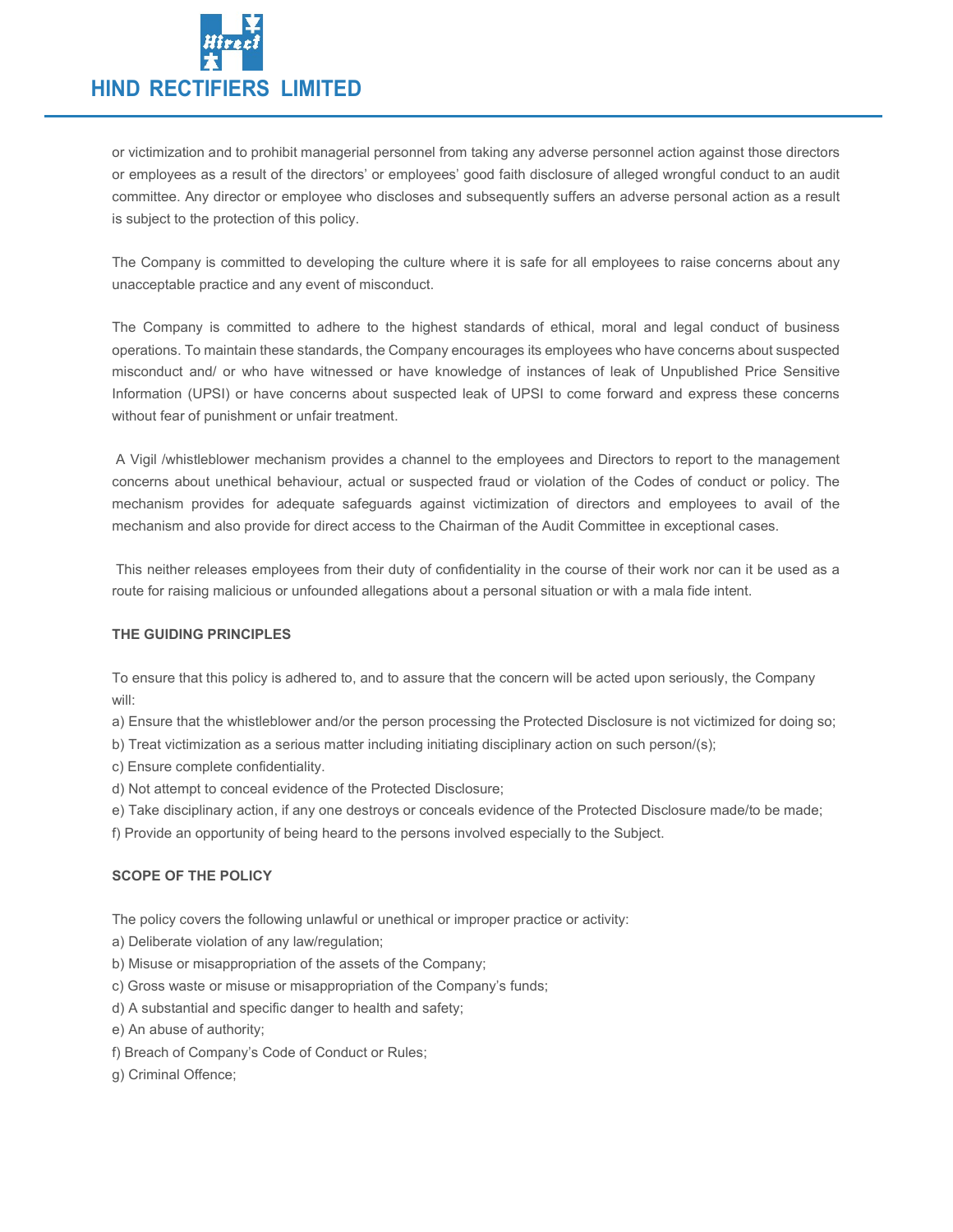

h) Instances of leak of UPSI or suspected leak of UPSI;

i) Any other unethical, biased event.

## DISQUALIFICATIONS

a) While it will be ensured that genuine whistleblowers are accorded complete protection from any kind of unfair treatment as herein set out, any abuse of this protection will warrant disciplinary action.

b) Protection under this policy would not mean protection from disciplinary action arising out of false or bogus allegations made by a whistleblower knowing it to be false or bogus or with a mala fide intention or without sufficient evidence to make the allegation.

c) Whistleblowers, who make any Protected Disclosures, which have been subsequently found to be mala fide, frivolous or malicious shall be liable to be prosecuted under Company's Code of Conduct.

## DEFINITIONS

a) Alleged wrongful conduct shall mean violation of law, Infringement of the Company's rules, misappropriation of monies, actual or suspected fraud, instances of leak of UPSI or suspected leak of UPSI, substantial and specific danger to public health and safety or abuse of authority".

b) Audit Committee means a Committee constituted by the Board of Directors of the Company in accordance with the guidelines of SEBI (Listing Obligations and Disclosure Requirements) Regulations, 2015 and Companies Act, 2013.

c) Board means Board of Directors of the Company.

d) Employee means all the present employees and whole-time Directors of the Company (whether working in India or abroad).

e) Protected Disclosures means a concern raised by an employee or group of employees of the Company, through a written communication and made in good faith which discloses or demonstrates information about an unethical or improper activity under the title "SCOPE OF THE POLICY" with respect to the Company. It should be factual and not speculative or in the nature of an interpretation/conclusion and should contain as much specific information as possible to allow for proper assessment of the nature and extent of the concern.

f) Subject means a person or group of persons against or in relation to whom a Protected Disclosure is made or evidence gathered during the course of an investigation.

g) Unpublished Price Sensitive Information means any information, relating to a company or its securities, directly or indirectly, that is not generally available which upon becoming generally available, is likely to materially affect the price of the securities and shall, ordinarily including but not restricted to, information relating to the following: – i) financial results;

(ii) dividends;

(iii) change in capital structure;

(iv) mergers, de-mergers, acquisitions, delistings, disposals and expansion of business and such other transactions;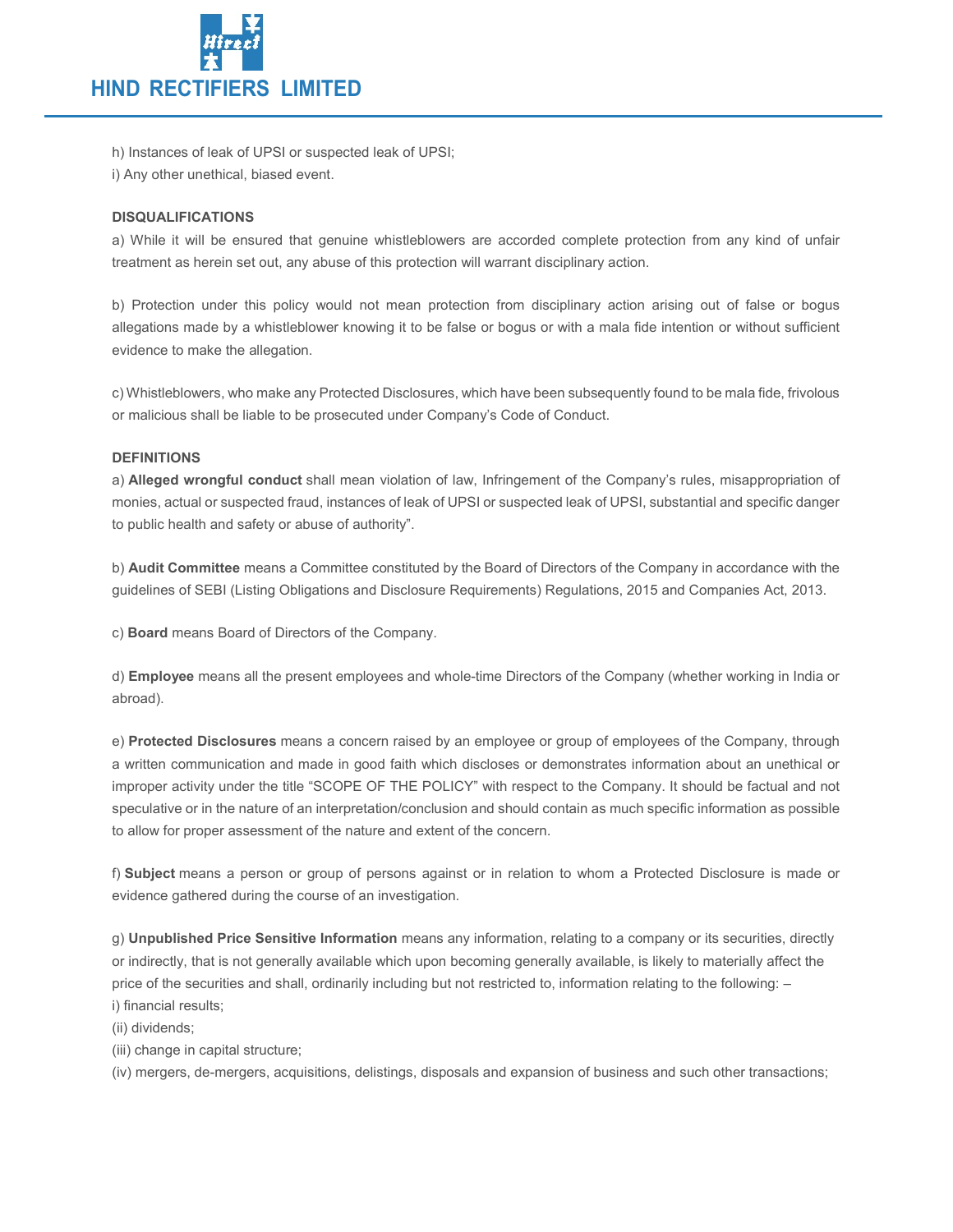

#### and

(v) changes in key managerial personnel.

h) Vigilance Officer means an officer appointed to receive protected disclosures from whistle blowers, maintaining records thereof, placing the same before the Audit Committee for its disposal and informing the whistleblower the result thereof.

i) Whistle Blower is an employee or group of employees who make a Protected Disclosure under this policy and also referred in this policy as complainant.

## **ELIGIBILITY**

All directors and employees of the Company are eligible to make Protected Disclosures under this policy in relation to matters concerning the Company.

## RECEIPT, INVESTIGATION AND DISPOSAL OF PROTECTED DISCLOSURES

a) Employees can make Protected Disclosures to the Vigilance Officer as soon as possible but not later than 30 consecutive days after becoming aware of the same.

b) All Protected Disclosures should be addressed to the Vigilance Officer of the Company or to the Chairman of the Audit Committee in exceptional cases. The contact detail of the Vigilance Officer is as under:

Chief Financial Officer Hind Rectifiers Limited Lake Road, Bhandup West, Mumbai 400078 Tel: 022 25696789

c) Any Protected Disclosure against the Vigilance Officer and the Protected Disclosure against any of the Directors of the Company should be addressed to the Chairman of the Audit Committee. The contact details of the Chairman of the Audit Committee are as under:-

Chairman of the Audit Committee Hind Rectifiers Limited Lake Road, Bhandup West, Mumbai 400078 Tel: 022 25696789

d) Every whistleblower must put his/her name to allegations. Concerns expressed anonymously will not be investigated.

e) If initial enquiries by the Vigilance Officer indicate that the concern has no basis, or it is not a matter to be investigation under this policy, it may be dismissed at this stage and the decision will be documented. Where initial enquiries indicate that further investigation is necessary, this will be carried through either by The Vigilance Officer or by such other person as may be appointed by The Vigilance Officer. The investigation would be conducted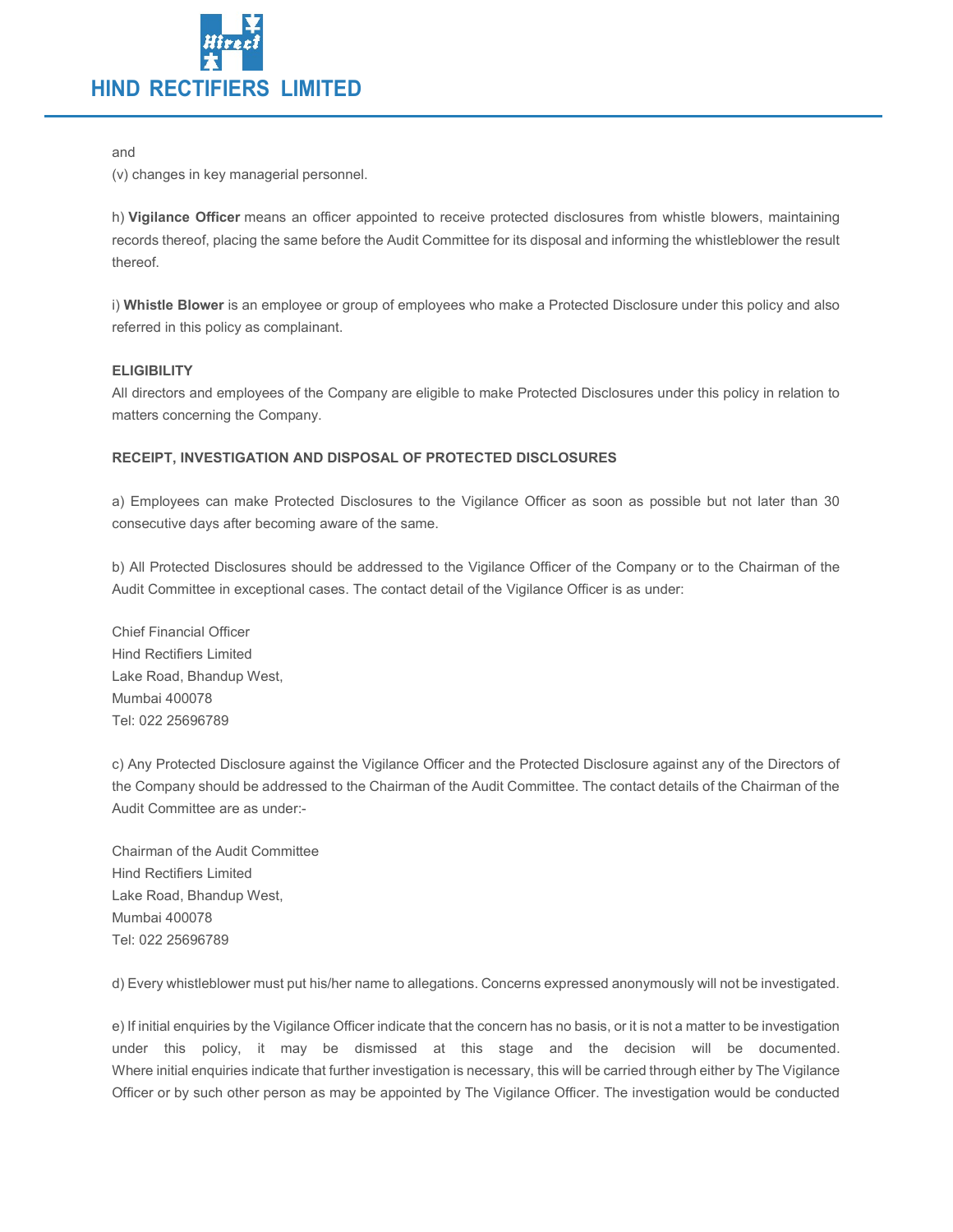

in a fair manner, as a neutral fact- finding process and without presumption of guilt. A written report of the findings will be made.

f) The Vigilance Officer shall:

i) Make a detailed written record of the Protected Disclosure. The record will include:

Facts of the matter;

Whether the same Protected Disclosure was raised previously by anyone, and if so, the outcome thereof;

Whether any Protected Disclosure was raised previously against the same Subject;

The financial/other loss which has been incurred/would have been incurred by the Company;

Findings of the Vigilance Officer/investigation person;

The recommendations of the Vigilance Officer on disciplinary/other action/(s);

ii) The Vigilance Officer shall finalise and submit the report to the Chairman of the Audit Committee, within 30 days;

g) On submission of report, the Chairman of the Audit Committee shall discuss the matter with the Vigilance Officer who shall either-

i) In case the Protected Disclosure is proved, accept the findings of the Vigilance Officer and make recommendations to the management to take such Disciplinary Action as he may think fit and take preventive measures to avoid reoccurrence of the matter;

ii) In case the Protected Disclosure is not proved, extinguish the matter; or

ii) Depending upon the seriousness of the matter, Chairman of the Audit Committee may refer the matter to the Board of Directors with proposed disciplinary action/counter measures. The

Board of Directors, if thinks fit, may further refer the matter to the Audit Committee for necessary action with its proposal.

#### PROTECTION

a) No unfair treatment will be meted out to a whistleblower by virtue of his/her having reported a Protected Disclosure under this policy. The Company, as a policy, condemns any kind of discrimination, harassment, victimization or any other unfair employment practice being adopted against whistleblower. Complete protection will, therefore, be given to whistleblower against any unfair practice.

b) The identity of the whistleblower shall be kept confidential.

c) Any other employee assisting in the said investigation or furnishing evidence shall also be protected to the same extent as the whistleblower.